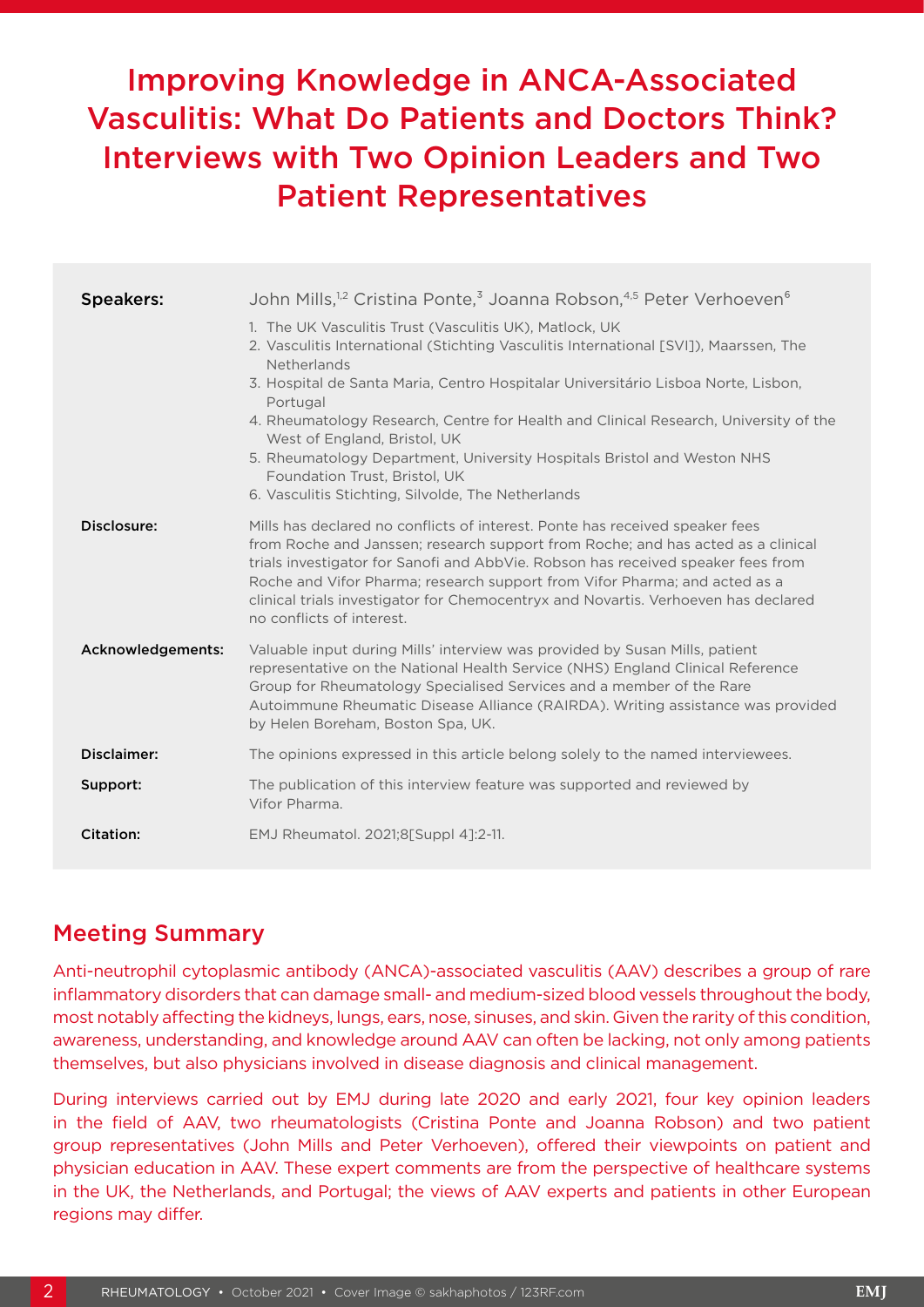Experts agreed that some key challenges exist, where more work is needed to improve patient and physician education across the board for AAV so that people are supported wherever they access care. Important gaps in knowledge and awareness around AAV were also identified for physicians, particularly non-specialist doctors and General Practitioners (GPs), underscoring key areas for improvement in overall medical education. In particular, all experts agreed that a significant opportunity exists to enhance shared care of AAV in everyday clinical practice and pinpointed key steps to achieving this.

### INTRODUCTION

AAV is a rare and severe multisystem disease affecting the small arteries. $1,2$  The condition is characterised by systemic inflammation across multiple body sites including the lungs, joints, kidneys, nerves, ears, and nose.<sup>1,2</sup> Glucocorticoids and immunosuppressants form the cornerstone of current treatment approaches.<sup>1</sup> Although AAV presents as an acute illness, the condition follows a relapsing, remitting course over many years.1 Patients are often poorly informed and shared decision-making is not widely performed. Over the course of their illness, patients may also interact with many different doctors, many of whom are not vasculitis specialists and whose knowledge of the disease's causes and treatments may not be fully up-to-date.

This article captures the views of two key opinion leaders and two patient representatives on the subject of patient and physician education in AAV. Robson is a Consultant Rheumatologist in the UK; she leads a connective tissue disease and vasculitis clinical service and has a research interest in the development of patientreported outcome measures in AAV and other forms of vasculitis, and into the psychological impact of rare rheumatic diseases. Ponte is a rheumatologist at the biggest academic hospital in Portugal, with responsibility for the vasculitis clinic, and is also a Clinical Investigator involved in rheumatology research. Verhoeven is Chairman of the Vasculitis Stichting (the Dutch Vasculitis Foundation) as well as the Chairman and Co-founder of Vasculitis International; his wife was diagnosed with AAV in 2002. Mills is a former dentist and patient with AAV; he founded Vasculitis UK with his wife, Susan, over 10 years ago and is also a Board Member and Co-founder of Vasculitis International.

### PATIENT EDUCTION FOR PEOPLE WITH AAV

# Are Patients with AAV Adequately Informed?

Once diagnosed with AAV, patients embark on a long journey of treatment with powerful immunosuppressant medications, often punctuated by periods of disease relapse and flare ups. $1-3$  Although treatment is typically overseen and orchestrated by a specialist centre, many patients will remain in the care of GPs and local consultants either before formal diagnosis or as part of ongoing monitoring and disease management over the course of a lifetime. Education for patients, carers, and physicians is the cornerstone of care optimisation but research indicates that important differences in perspective and priorities still exist, as well as key gaps in knowledge and understanding.2

On the question of whether patients with AAV are adequately informed about their disease and its management, both Mills and Verhoeven highlighted shortcomings in this area but conceded that time constraints in clinical practice are often at the root cause. "Doctors are busy people. They have 15 minutes to see a patient and they've got to do the diagnosis and plan the treatment in that 15 minutes," noted Mills.

"It's amazing how little patients understand and how little information they get in the hospital," Verhoeven added, pointing to the results of a 2016 survey of Dutch patients with AAV carried out by Vasculitis Stichting, in which 41% of 532 respondents said they were not adequately informed about their disease, treatments, and the side effects of medications.4 "What we learned over time is that [patient advocacy groups] are in a better position to provide that sort of information than hospitals are in general. [Hospitals] have limited time and have a professional relationship with the patient, while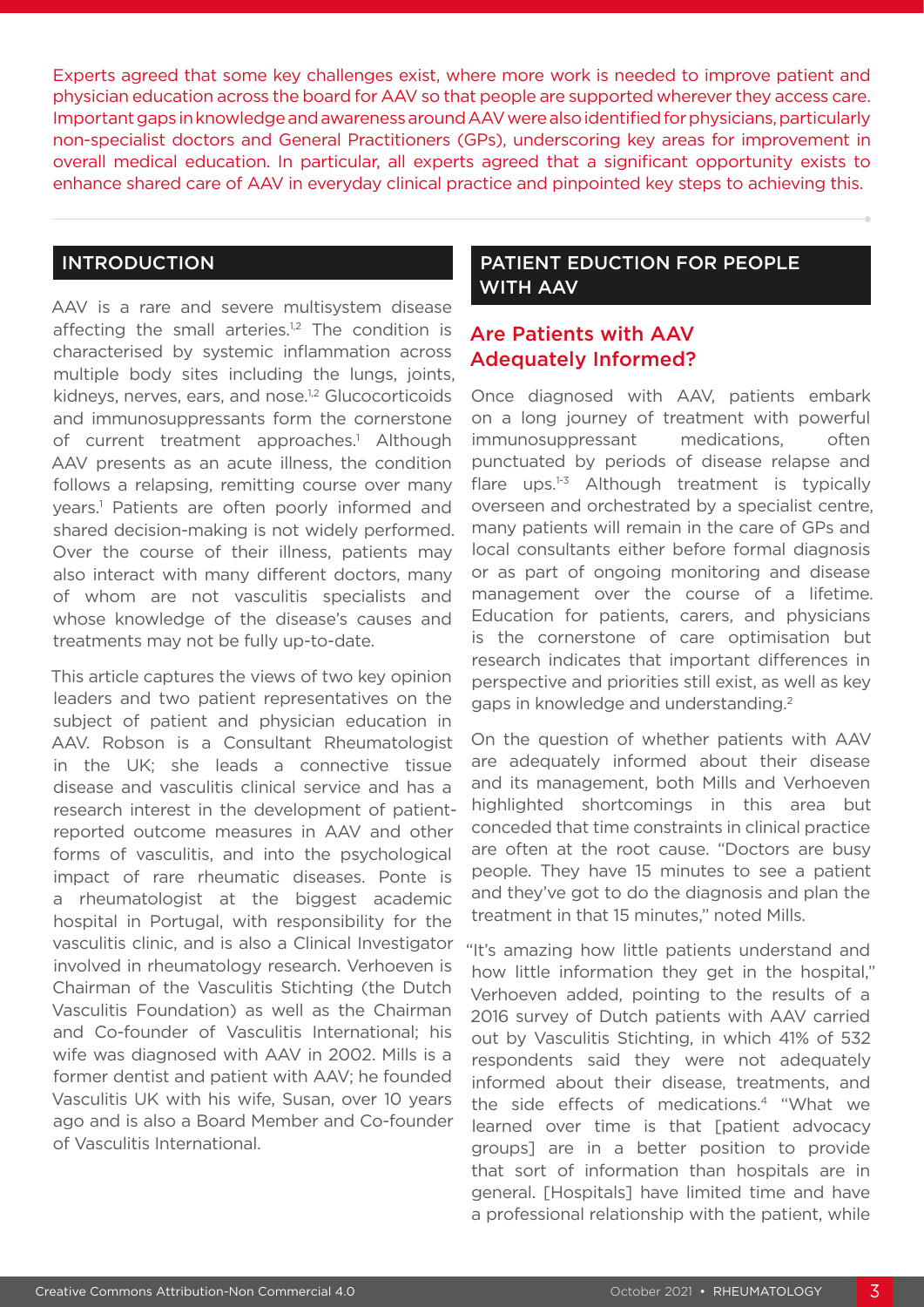[patient advocacy groups] have a more empathic, peer-to-peer relationship," said Verhoeven.

Mills agreed that the paucity of patient education provided by physicians fuels the need for patient organisations to take up this crucial baton of informing and educating patients with ANCA vasculitis. "[Vasculitis UK's] key objective is to plug the gap between professional understanding and patient understanding. It's the basic philosophy that if you're going to get good outcomes, patients have to understand their disease; they have to be knowledgeable about it and they need to get to grips with the treatment. Ideally it should be a matter of teamwork, the patient working with the professionals to deal with the problem and deal with the disease. Sometimes we achieve that extremely well, sometimes we don't. We aim to work with the medical professionals rather than in parallel. Sometimes, I think patient organisations almost see the medics as being on the other side of the fence and their opponents." He also cautioned that existing educational initiatives can sometimes create the impression that AAV is vasculitis, whereas, in reality, "it only represents 3 out of 18 types of vasculitis, all of which have renal involvement. However, AAV is more likely to be fatal if undetected or treated inappropriately."

The importance of effective patient education was reiterated by Robson. "I find for an outpatient, just [for them] to have the time to ask all the questions…that have been building up is really important...otherwise people never feel like they get to the bottom of what's going on. As a basic principle we've also found that it saves a lot of worry on the patient's behalf…and also the aim is that it's worth putting in a bit more resources at the beginning so that people don't run into difficulties later on."

# Key Priorities for the Education of Patients with AAV

All four experts were broadly aligned when it came to the key knowledge that people with AAV need as they embark on their treatment journey, as Ponte affirmed: "Once we have a diagnosis, I usually sit down with them and talk about what the risks can manifest as, which organs the disease most commonly affects, red flags to be aware of [regarding relapse]…steroid side effects...the need for infection control [as

infections can mimic disease symptoms] and vaccinations…and bone protection for high-dose steroid patients, etc."

Robson elaborated: "There's still a lot of mystery about vasculitis generally, so by the time patients get to see you in clinic or on the ward, they want someone to explain what AAV is to start with and what the cause is." She also agreed that education on treatment plans, side effects, and long-term risks, particularly infection and cancer concerns, with long-term immunosuppression were important. "Obviously, it changes a bit in terms of what information they need as to what stage they are at. Often you give them an overview and then go back more into the chronic disease side of things after that initial treatment, particularly if they are really unwell. If they've been diagnosed and started treatment on the intensive therapy unit (ITU) then it's very focused on what the treatment is at this stage. When you see patients back in clinic, you've got more time to go into the broader educational side of things."

Robson noted that it was particularly important for patients to know how to decipher the differences between symptoms of the disease and treatment-related adverse events. Patients also require information on steroid side effects, in particular reassurances that these will improve as doses are tapered down, and education around ongoing disease management and dealing with issues such as fatigue. "Other key questions patients have are 'how will this affect my personal and professional life,' 'will my strength be affected, my concentration and focus, sleep quality, infection risk, fatigue'?" expounded Ponte. "Also, if there are any habits or anything they can do themselves to improve or mitigate the disease in terms of food intake, physical activity, etc."

From the patients' perspective, Mills added that: "Professionals tend to measure success in terms of survival, whereas, once the immediate threat of death has passed, patients are more concerned about continuing quality of life…Chronic pain and mobility are usually big issues. Quality of sex life can be a major issue that nobody talks about, not just for men."

# Gaps in Patient Knowledge and Understanding

While there was consensus among the experts on the essential elements of patient education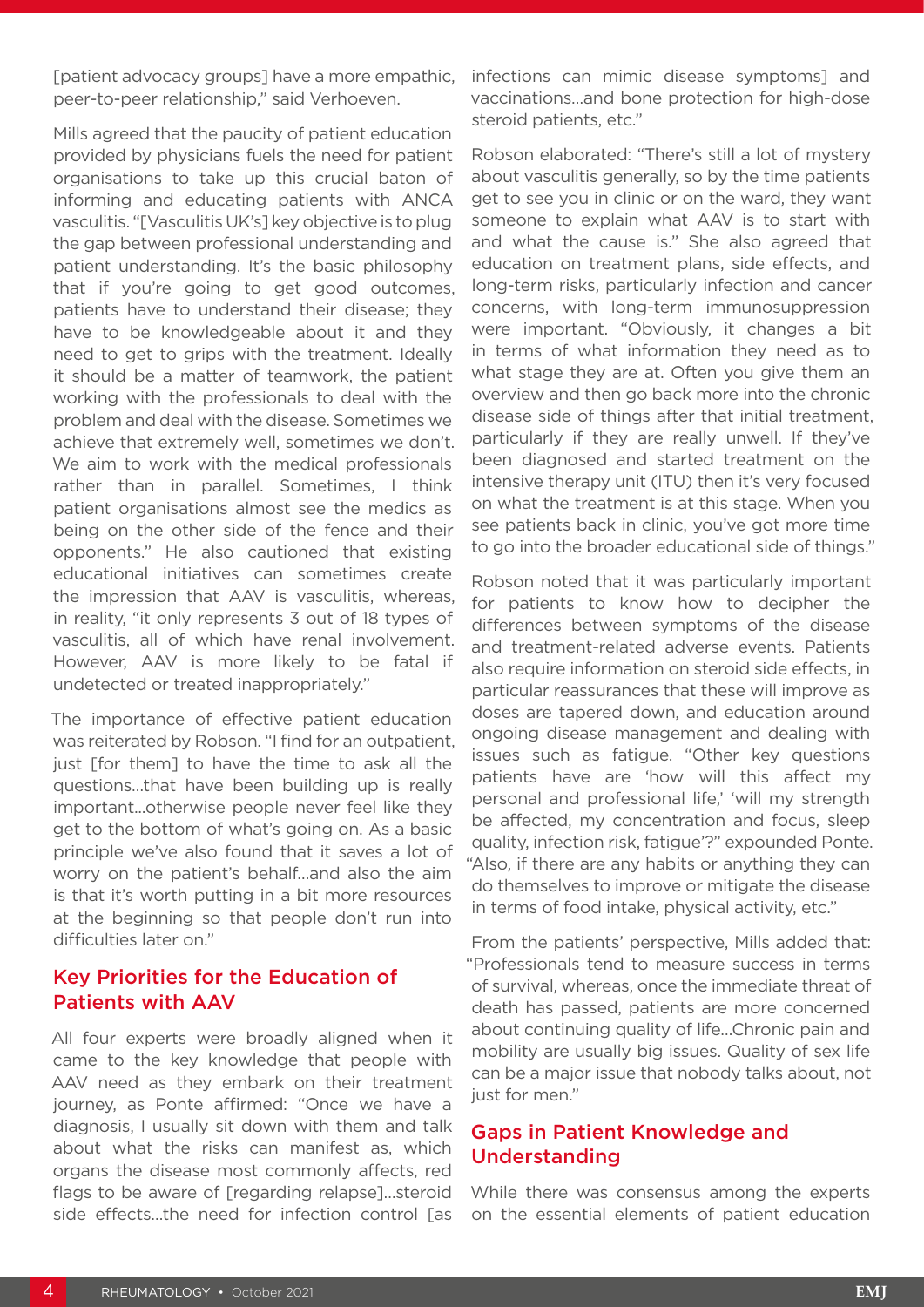in AAV, there was evidence that more needs to be done to ensure key information is delivered and absorbed effectively. Verhoeven highlighted patients' understanding of prescribed medication and a coherent strategy for managing the disease over the next 2–3 years as key gaps: "A lot of doctors in hospitals do not have a treatment plan, or at least do not share that plan with the patient, so it's the relationship with the doctors more than the actual information…The first thing that patients should be told is which treatment track they will follow (cyclophosphamide or rituximab) and why; but the second question, 'why,' is almost never answered by doctors." He explained that this has important implications for patients because rituximab involves frequent hospital visits for intravenous administration while cyclophosphamide may often be given as an oral tablet.

Mills concurred: "Doctors will tell them a treatment plan and what medication they're on but don't seem to go into any detail about it, in particular on monitoring. Patients don't always realise that these are usually very potent drugs with quite significant side effects."

However, Mills also acknowledged that the ANCA vasculitis therapeutic landscape is complex and beyond the understanding of most patients and that treatment decisions are often urgent and life-saving: "It's getting the balance right with giving the information without scaring the patient," he suggested. Another pressing question in patients' minds is tapering of prednisolone, said Verhoeven. Data show glucocorticoid use carries significant emotional and social consequences, with many patients voicing concerns about both adverse effects and uncertainty around the dosereduction processes.5

### Continuity of Care

Verhoeven stressed that a key issue is not just the information that is imparted but the relationship and channels of communication between the patient and the treating physician. Lack of continuity of care, for example**,** poses a huge concern for patients. "The patient would like to see a particular doctor who he can cling to for the rest of his life while the hospital feels they only need to provide a doctor who is available at that point in time." The medical community

and patient organisations need to work together to solve this problem in the future, Verhoeven suggested. "For a patient this is a real issue because all of a sudden you lose your safety line, this one doctor that you can trust and rely upon. The impact of that on a patient is underestimated by most doctors."

Mills agreed: "There's not a lot of continuity of care. Once you're on the track you're probably seeing the registrar on rotation, so you might not ever see that doctor again. It's a bit of potluck." He noted that one of the core problems is the shortage of rheumatologists, in particular those specialising in vasculitis and rare autoimmune rheumatic diseases.

Robson noted that, although a team of doctors would typically be involved in disease management, having specialist nurses to provide more continuity of care is important because it's not really feasible to have only one doctor who knows the patient. "Having a named nurse as well can help with this feeling that someone knows their case and can act appropriately," she added.

### Understanding the Optimal Approach to Patient Education

The style and approach of the treating physician are key elements for patients with AAV, who often endure persistent disease activity compounded by the adverse effects of long-term exposure to therapies and the psychosocial burden of serious ill health. Unsurprisingly, one-quarter of patients are estimated to suffer with depression, and anxiety affects >40%.6

Verhoeven commented that doctors tend to be most accessible during the first 6−12 months, when a patient is newly diagnosed and treatment is still being adjusted; however, their involvement then wanes over time. "But for patients this is a disease you suffer with lifelong...and it affects your day-to-day life." He explained that doctors need the right level of empathy to recognise these long-term, ongoing problems and the burden they impose and to signpost patients to external sources of support and help such as patient organisations. "Ultimately, patients want doctors to be more aware of the everyday reality of living with AAV," Verhoeven concluded. This stance is supported by research showing that patients with AAV consistently rate the psychological and social impacts of the disease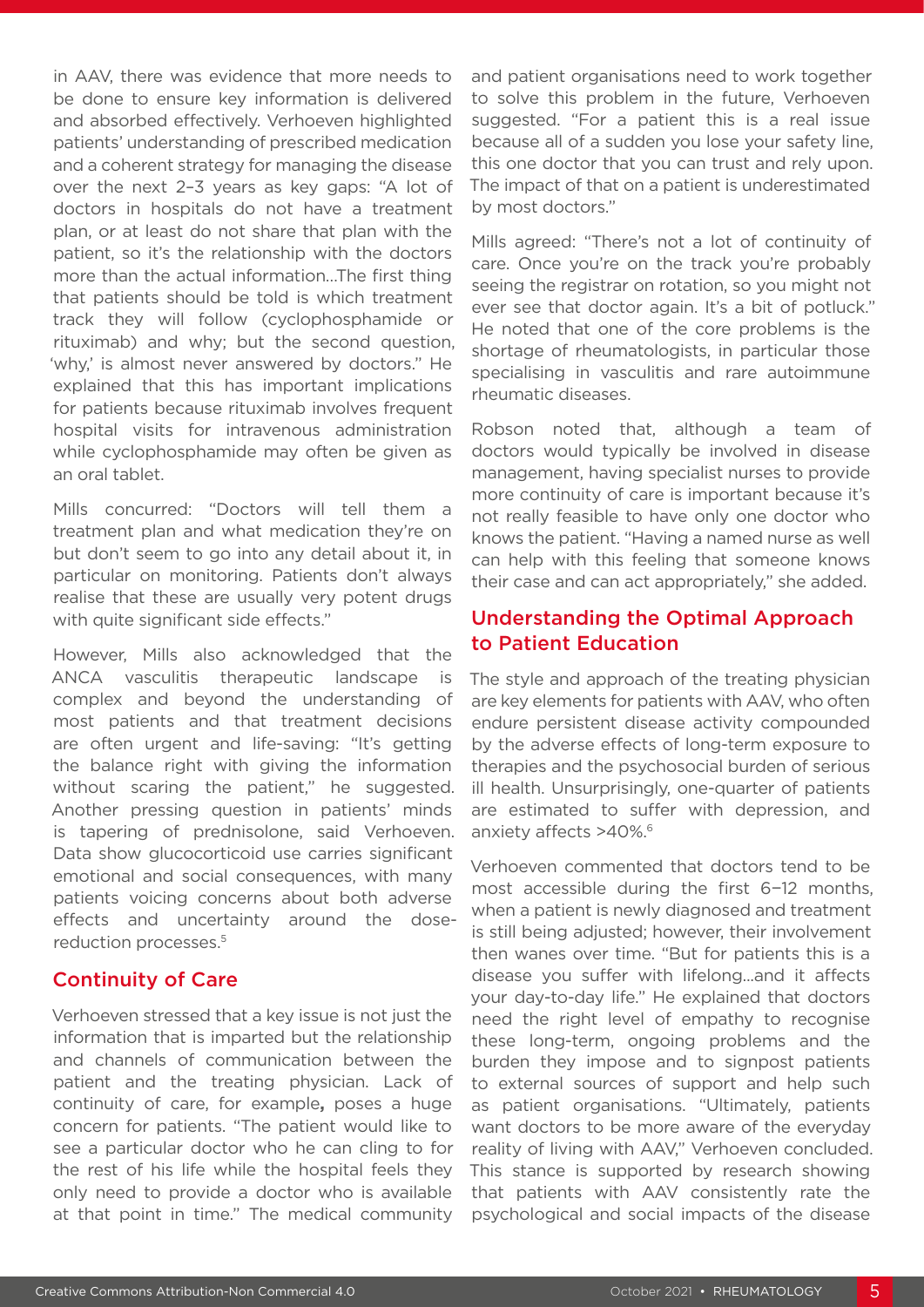higher than their physicians do.<sup>7</sup> "Health is a lot more than just being physically okay and so doctors should look at the patient as a person rather than just treating the disease," he added.

On the optimal approach to interacting with patients, Mills noted that: "Patients are like doctors, they come in all shapes and sizes with different levels of education. Some like to be told what to do and some have to be coaxed and cajoled into doing things." He acknowledged that the patients who reach out to patient organisations tend to be more proactive and focused on maximising disease outcomes; hence, a whole layer of poorly informed patients may still remain, hidden below the surface*.* "There are a lot of people who are quite passive about it. They probably never find [Vasculitis UK] because they don't go searching on the internet for things about vasculitis. Very often, these patients don't even know what type of vasculitis they've got."

From the clinician perspective, Ponte clarified that the decision to take a collaborative versus a more directive approach with her patients "depends on the type of disease and the individual personality of the patient. There are a lot of factors involved, like social factors and economic factors, that we also have to be aware of."

Robson expanded on this point: "At the beginning, if a patient is very unwell and in the ITU, they are generally looking for someone to come in and be more didactic. But then when things are over that initial really acute phase, that's when we really need proper educational sessions."

### Improving Shared Care Decision-Making in Clinical Practice

To improve shared care decision-making, Verhoeven stressed that it was essential for patients to have a direct involvement in multidisciplinary team (MDT) meetings, where the management of their disease is being considered. "It is important to develop access routes by which a patient who really feels in need can put themselves forward for discussion in this shared care, MDT Zoom session," he explained.

Robson was also in favour of this approach: "If a patient is worried about something, it can be quite helpful to tell them that we've set aside some time to discuss things. It's also good practice for doctors to have the facility to discuss

complex cases with peers within rheumatology and other medical specialities to ensure the best outcomes for patients."

Ponte noted that patients who are less welleducated tend to trust their doctors to take charge of the clinical decision-making. However, she will always take time to outline the treatment options and side effects. For individuals who are more invested, she also finds it helpful to discuss the underlying published evidence for their treatment approach. As part of shared care decision-making, it's particularly important to give patients a choice on issues like speed of steroid tapering (risk of side effects versus flare) and drugs with fertility implications, she explained.

On patients' current level of input into shared care decision-making, Robson conceded there is "definitely room for improvement" but flagged the importance of the timing of patient education. She agreed with Ponte that, because the optimal path for maintenance therapy is currently unclear, patients can have more of an input into clinical decisions based on a "weighing up" of individualised relapse risk versus the benefits of treatment withdrawal. More research is still needed to inform discussions about which maintenance approach would be optimal, Robson acknowledged.

### MEDICAL EDUCATION FOR CLINICIANS

# Priority Areas for Improving AAV Medical Education

When seen through patients' eyes, there is significant scope for improving medical education for physicians on AAV, particularly non-specialists and GPs, as highlighted by results from the Dutch survey of patients with vasculitis provided by Verhoeven (Figure 1).<sup>4</sup> "Patients would prefer that their doctor really knew something about the disease that they're being treated for," expressed Mills. "It does happen in a consultation that doctors scoot behind the screen and they're busy tapping into Google. They type in 'vasculitis' and try to do it learning on the hoof." He continued: "Some patients are quite surprised that the consultant that they're seeing, [be it a rheumatologist or nephrologist] actually doesn't know that much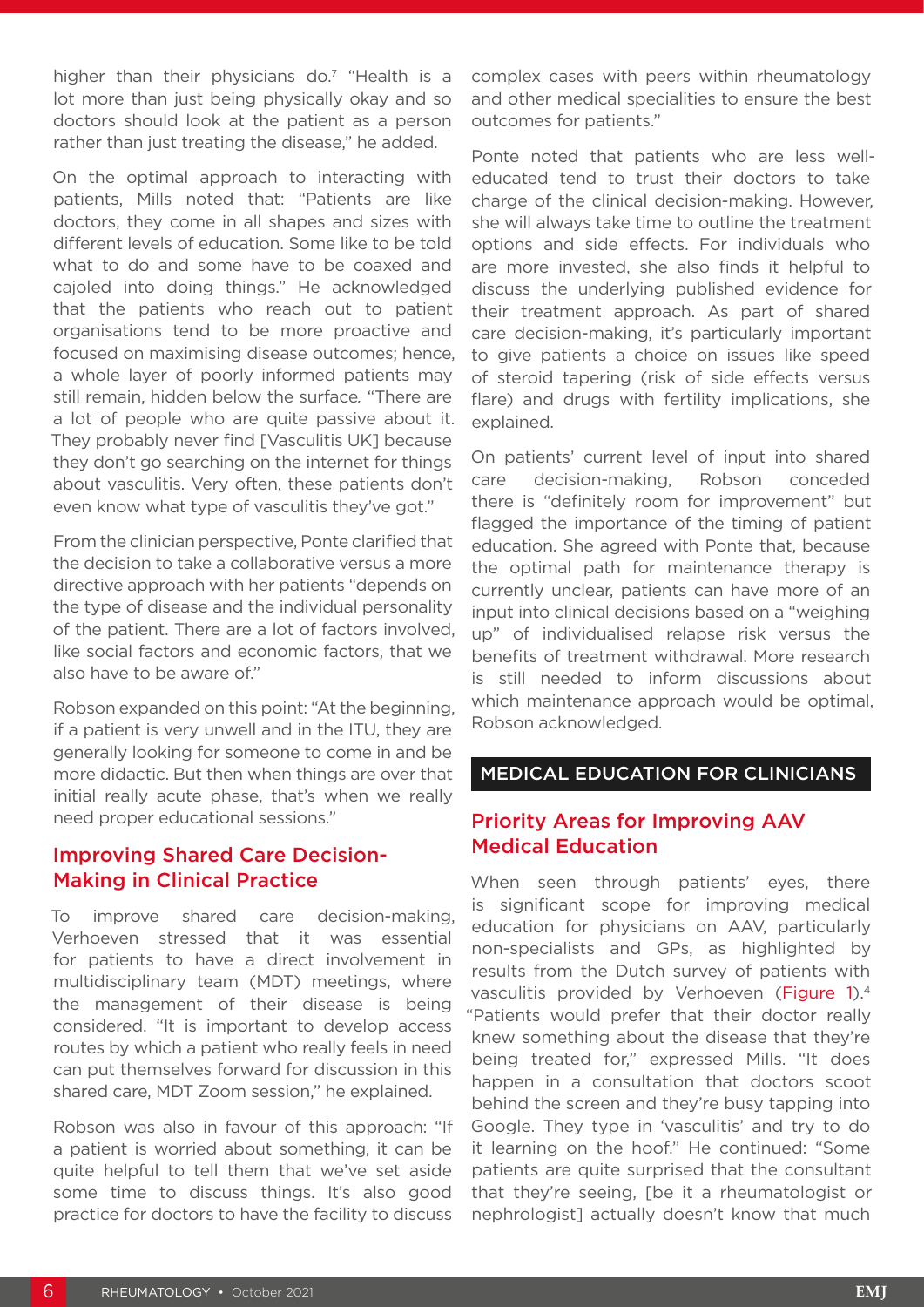

#### Figure 1: Patient responses to the question "Knowledge about vasculitis: indicate whether you are experiencing or have experienced it as a sticking point?"<sup>4</sup>

\*The GP has too little knowledge about vasculitis (n=523).

†Medical specialists in regular hospitals have too little knowledge about vasculitis: the condition, treatment options, and aftercare (n=500).

‡Medical specialists in university hospitals have too little knowledge about vasculitis: the condition, treatment options, and aftercare (n=437).

§Other care providers have too little knowledge about vasculitis, e.g., the nurse, physiotherapist, and company doctor (n=502).

GP: general practitioner.

about vasculitis. Then it dawns on the patients how rare vasculitis actually is."

Verhoeven emphasised that training for less experienced, non-specialist doctors is key and can only be achieved using reliable resources that are easy to access and follow (e.g., he suggested the website, [Understand AAV\)](http://www.understandaav.com)*.* 8 He continued: "On our website in Holland, we have developed a 2-minute movie: 'The 10 things about vasculitis everybody should know.' We should also ask doctors the question: 'how do you think your specialism could help?'" Verhoeven stressed that, ideally, medical education for doctors should feed down from the specialist centres. "Again, it's the shared care concept so they can access an expert centre nearby in a formal setting and also develop training such as little videos and

make sure they are easily accessible."

Ponte agreed that medical education on AAV, particularly for non-specialists, could and should be enhanced. "Although guidelines clearly state that patients should be managed in close collaboration with, or at, a centre with specialist expertise…sometimes local physicians that don't see vasculitis very frequently think they can manage it effectively and that is wrong," she insisted.<sup>3</sup> "Unfortunately, we have had some patients who were basically managed with steroids alone and developed very severe disease because nothing else was being done."

GPs need to be aware that this disease needs to be treated and managed with the collaboration of physicians who have specific vasculitis experience and expertise, said Ponte. Even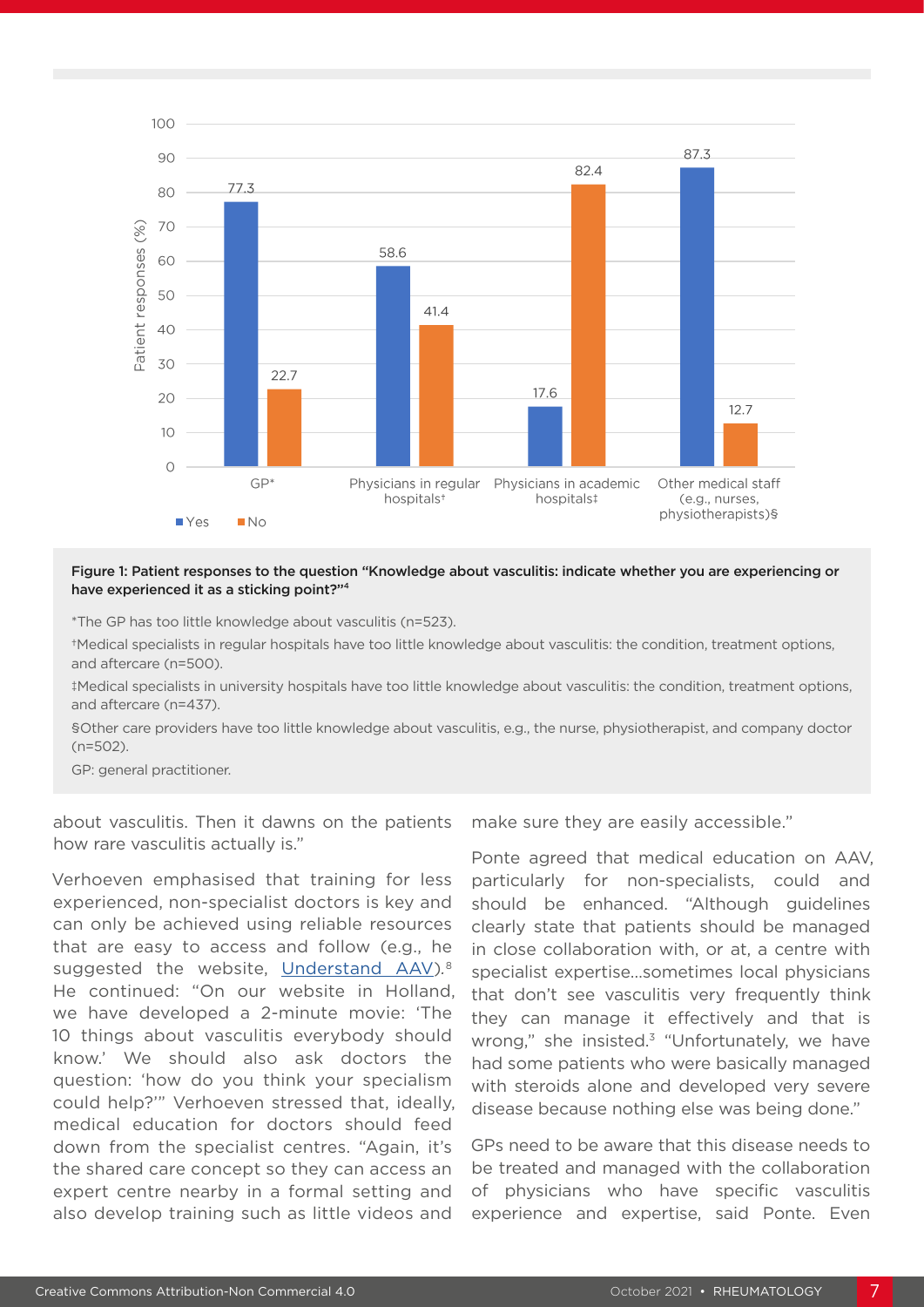if management is taking place at the local level, communicating or liaising with specialist services in some way is crucial, especially because patients may often be unaware that their treating physician is not a vasculitis specialist. Both doctors also agreed that better education for GPs on recognising disease relapse is critical as such primary care doctors play a key role in flagging patients with AAV who might be undergoing a flare.

Asked about the key things that patients would like doctors to know about how the disease makes them feel, Verhoeven underscored the importance of adopting a more holistic approach*.* "The best way to deal with your disease is to deal with your health and that is an area we don't focus enough on currently." This stance is backed up by evidence showing that AAV exerts a significant impact on patients' quality of life, affecting everyday function and employment; causing depression, anxiety, and fatigue; and compromising the ability to make future plans.<sup>1</sup>

Ponte concurred: "Sometimes we're so obsessed with clinical outcomes [that] anxiety, depression, and other issues like that are sometimes neglected."

# The Importance of Multidisciplinary Team Collaboration

Verhoeven explained that he is involved in a 6 million EUR Dutch project called the Arthritis Research and Collaboration Hub (ARCH), where shared care decision-making is a central pillar. "I see this as a local hospital being in a shared care construction with an expert centre and, together, they have more knowledge and a better understanding of how to treat a particular case." Verhoeven suggested that a key initiative to improved shared care decision-making could be fortnightly MDT video conference sessions with expert centres. "That would help the patient because that will increase his confidence in the way he's being treated." Better understanding and better acceptance of the treatment by patients will increase adherence to treatment and will lead to improved outcomes.

Both Ponte and Robson reaffirmed the importance of adopting a collaborative MDT approach to AAV, led by a rheumatologist but with involvement from other specialisms such

as nephrologists and pulmonologists. "It's good to have a range of opinions and insights from others and, as a doctor, to recognise your own limitations," said Ponte.

Robson backed up this point: "We have a weekly MDT in our rheumatology department, and we also link in with other rheumatologists phoning in from other places. [We then] have specialists who we can contact, sometimes within the MDT but also beyond (e.g., ear, nose, and throat, and renal). We have a separate monthly respiratory MDT and clinic, and joint dermatology clinics. Most likely to be discussed at these meetings are inpatients on the ward, in ITU, or anyone failing standard first-line treatments, so particularly if they needed rituximab or a step up in treatment. It's good to have regular peer-to-peer support." This collaborative, discursive approach was also seen as important for junior doctors in training and other specialities. Providing smaller hospitals with the scope to link into larger, more specialist centres and share knowledge and expertise creates another key route to improved medical education, the experts agreed.

# Education to Overcome Diagnostic Delays

AAV is a multisystem disease associated with a myriad potential signs and symptoms; this can make diagnosis difficult and specialist referral protracted for many patients. "You can't teach GPs about all the rare diseases that exist, and a lot of AAV symptoms overlap with simple diseases," said Verhoeven. Instead, he urged that 'think systemic' should be the key message for GPs or primary care physicians and local consultants. "If you see a patient with ear problems and he comes back with eye problems and later lung problems, don't treat them as three individual cases but look at the whole picture and think systemic because he might be a patient with AAV."

Mills expanded on this key point: "What we'd really like is for GPs to have a little awareness of these symptoms so that when they make a referral, they make a sensible referral. The problem is that AAV, in a very large proportion of cases, involves a skin rash. The chances are that patients will get referred to a dermatologist who will know very little about AAV. They can then languish with that dermatologist for years."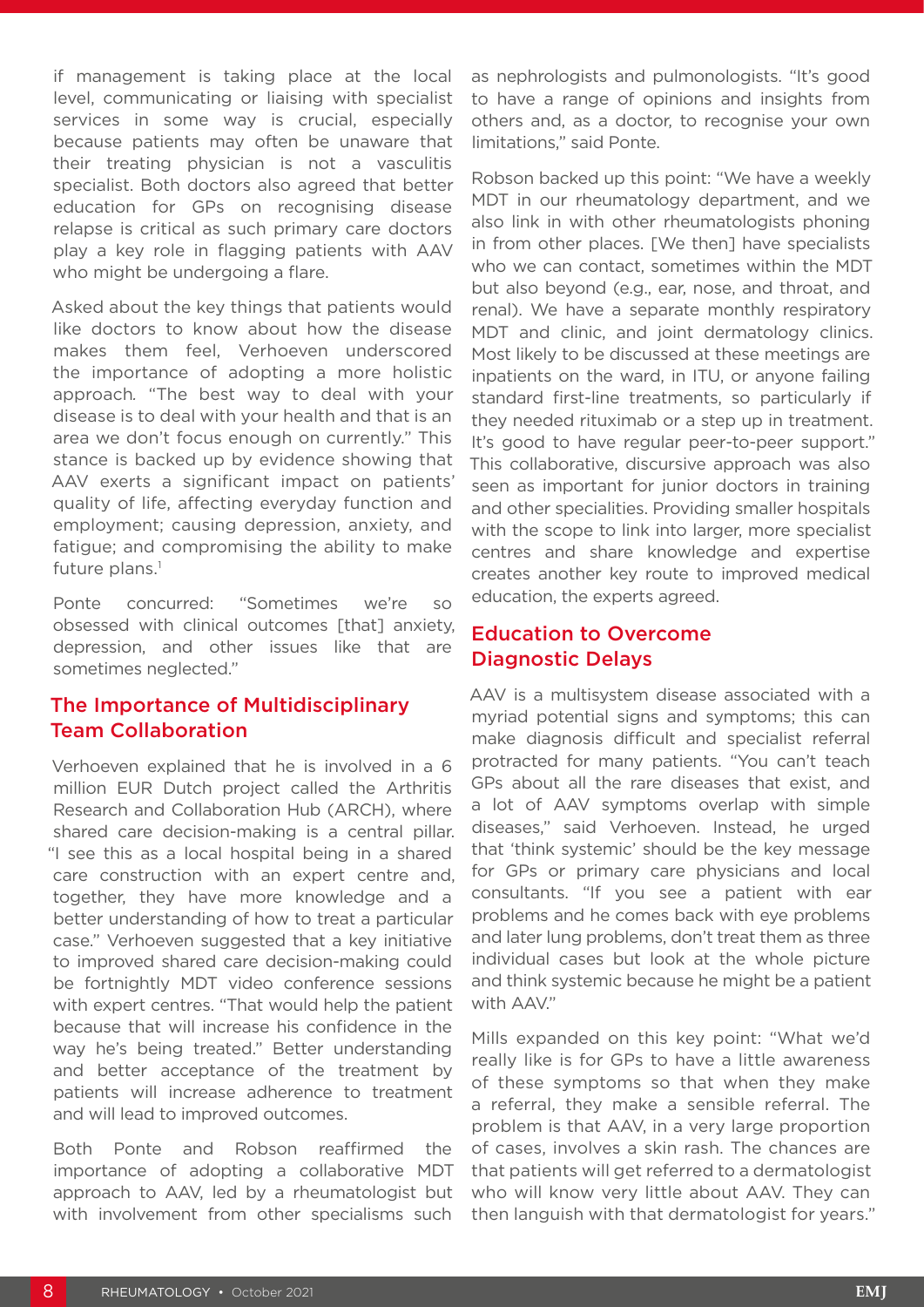He continued: "It's in the nature of medicine that doctors focus on the most obvious presenting symptom. Quite often, you have to prod and probe quite deeply into the medical history…to get the right answers. But you need to know the right questions to ask." He suggested that artificial intelligence programs and machinelearning could be used to find patterns to help with diagnosis.

These issues were confirmed by Robson: "There can be a big delay to diagnosis. The problem is sometimes these presentations can look just like a normal infection. It's the pattern recognition that's a bit of a gap. If a patient's come in and out with recurrent chest infections but also has ear, nose, and throat involvement and other systems involvement, it's about someone stepping back and putting it all together. Sometimes it's not completely obvious but sometimes you do think someone should have picked this up earlier." She added: "To be fair though, by the time the rheumatologists have been called in, then it's usually an easier diagnosis to make as the constellation of symptoms are more obvious by that point."

# Practical Steps for Improving Education

The key role of specialist centres in spearheading efforts to improve overall AAV medical education resonated with both patient and physician key opinion leaders. In particular, they emphasised the importance of information and knowledge 'filtering down' from expert centres to more grassroots physicians. "If there are physicians who want to take care of these patients, they should receive some sort of training from academic centres, sit with physicians who see patients, and try to attend vasculitis seminars and workshops," suggested Robson. "Things like grand rounds and local teaching and post-graduate teaching are important. More GP training, particularly, might be helpful. A big part of it is to keep trying to create opportunities to talk about [AAV] and how patients present."

The experts also flagged the importance of clinical nurse specialists in improving education and smoothing the treatment journey for people with AAV. "Nurse specialists are a huge asset in any department treating patients with vasculitis. Patients get better outcomes when there's a specialist nurse…because they have the time to explain things," commented Mills.

Robson concurred: "We've got a specialist nurse who's excellent at the medical side of the treatment but is also interested in the fatigue and the psychological side of things. It also gives patients the idea that they are being cared for as part of a team rather than just one particular doctor." Nurse specialists also offer a friendly, recognisable face and important point of contact to help to guide patients as they navigate their treatment pathway, she added. They are also an important element in the overall continuity of patient care. Verhoeven strongly agreed with the important role played by clinical nurse specialists.

All experts agreed that physical resources remained of key importance in medical education for patients. "Something as simple as an information leaflet is enough to give patients an overview of vasculitis and how it is treated," said Mills.

Ponte also emphasised the importance of physical resources to plug gaps in consultation times: "We are very limited with time in clinics and sometimes it can be hard. We have a website (Portuguese Society of Rheumatology [SPR])9 that explains vasculitis, which we can refer patients to, but leaflets are also important."

This view was echoed by Robson: "We tend to print out Vasculitis UK materials to give to patients. They have been developed with patients but also with input from different clinicians so that the information is correct and with further links if people need it." Consensus among the key opinion leaders was that helplines are also a valuable resource for informing and educating patients; examples include the helpline provided by Vasculitis UK and nurse practitioner helplines offered by individual hospitals. Another tool that could be helpful, Robson suggested, particularly in shared decision-making, would be visual aids that illustrate the various treatment pathways, with contextualising data on percentage of relapse, versus damage from disease or treatment, dependent on the treatment pathway chosen. Some of these data are not yet known or available to inform the creation of visual aids such as this, and this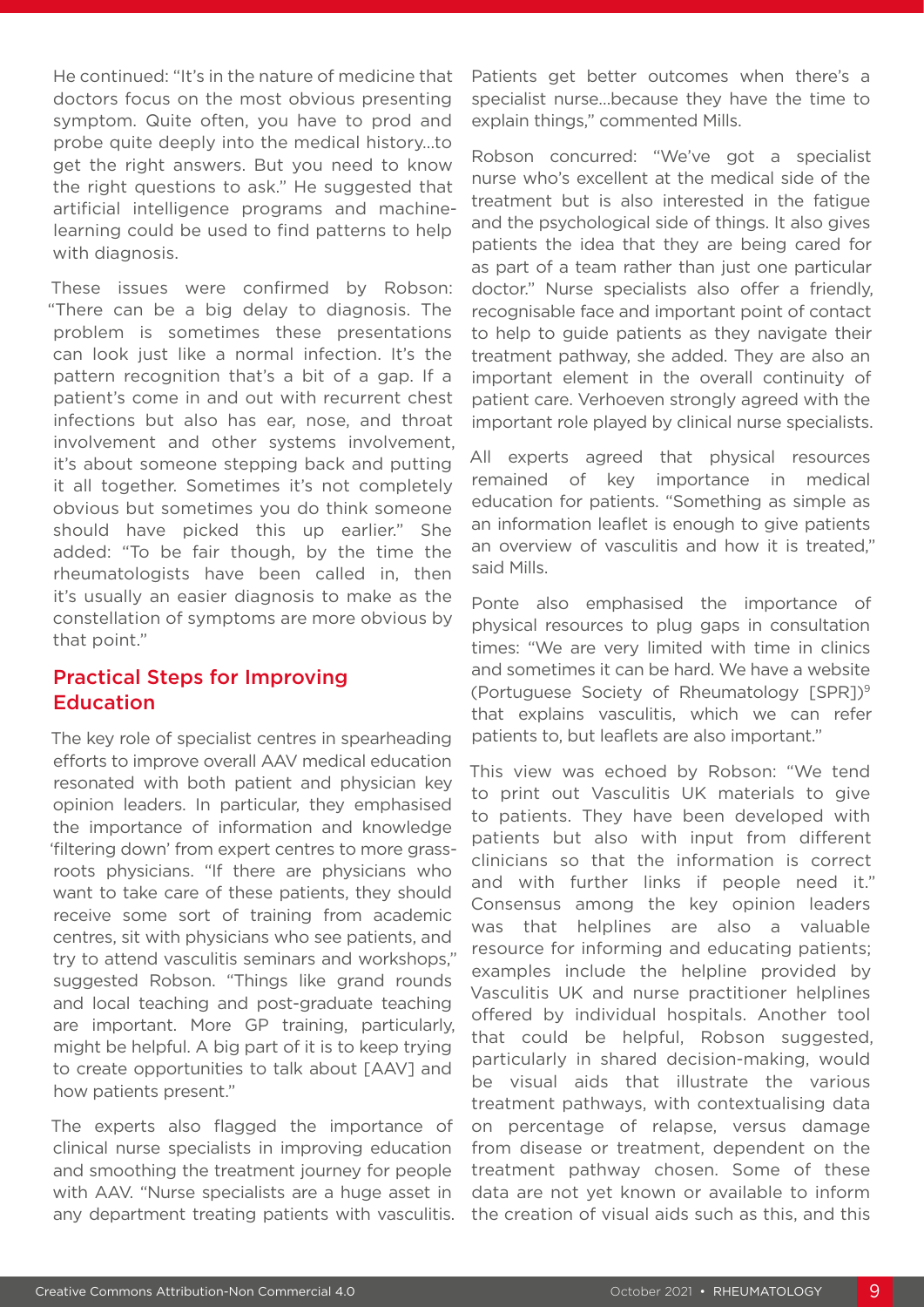should be the focus of future research projects, she added.

Continuing on this point, Verhoeven outlined how patient associations can play a key role in the creation of tools such as short videos, website resources, and brochures. He pointed to two key recently developed websites, supported by Vifor, one targeted at healthcare professionals (HCPs) [\(Understand AAV\)8](http://www.understandaav.com) and one at patients and carers[\(My ANCA Vasculitis\)](http://www.myancavasculitis.com),<sup>10</sup> which are available in multiple European languages. Vasculitis International<sup>11</sup> is another important global initiative developed collaboratively by Verhoeven and Mills. This aims to support individual patient vasculitis groups and fuel their collaborative working. "This is now taking off because we can present ourselves as a truly European organisation," noted Verhoeven. Earlier in 2021, in collaboration with HCPs and Vasculitis International members, Vifor also launched the [AAV MasterClass,](https://aavmasterclass.myancavasculitis.com/)  an interactive educational tool targeted at patients and carers.12

On the critical role of online education, Mills explained that Vasculitis UK have volunteered to fund the UK and Ireland Vasculitis Rare Disease Group (UKIVas)<sup>13</sup> in setting up a professional medical education website for HCPs. The vision is to create a platform and landing site that becomes the 'go-to place' for HCPs seeking knowledge and information about vasculitis. "There isn't any resource like that available at the moment," said Mills, "and doctors don't have time to trawl though and read papers on the subject; they need it to be there fast, simple, and accessible, pitched at ordinary doctor level not at specialists." To further enhance medical education, Mills explained that UKIVas has recently collaborated with the Royal Society of Medicine (RSM) on a whole-day educational webinar on vasculitis for doctors. He stressed the importance of targeting such events towards 'jobbing' rheumatologists or nephrologists working at the district general hospital. "These are the people that really need to be educated because…they may see one or two cases of AAV in a year. That is where I think there is a big gap."

Since this interview was conducted, Vasculitis UK, working with UKIVas, has taken the initial steps in developing a new easy-access website resource for all HCPs to aid in recognition, diagnosis, and treatment planning, especially for those with little knowledge or experience of vasculitis*.* "We have several other collaborative initiatives with UKIVas, all with the aim of improving outcomes," explained Mills. "I view it all as a three-way interdependent partnership between patient, doctor/HCP, and pharma. We all need each other to survive."

Group educational activities were also seen as key priories for building the knowledge base for both patients and physicians. For instance, Ponte described her participation in an interactive patient event organised by Vasculitis UK, where patients had the opportunity to hear about the latest clinical research and ask questions. "This was very positive…and also gave the chance for clinical investigators to recruit patients into trials and for patients to have an influence on the outcomes that are assessed in clinical research," she noted. Other practical strategies for improving patient education include establishing patient support organisations and online groups; these can enable patients to share everyday experiences and concerns. "Above all, it is important that patients feel part of a community and recognise that they are not alone, especially as this is a rare disease," Ponte concluded.

### **SUMMARY**

These interviews reveal encouraging areas of common ground between patients and physicians on educational priorities for people with AAV and HCPs. However, they also highlight key areas for improvement in order to make the most important educational objectives a clinical reality across the board. By sharing insights and experience from both sides of the clinical divide, and increasing collaboration and shared care decision-making in practice, there is significant scope to improve the AAV journey for patients and optimise therapeutic outcomes from treatment.